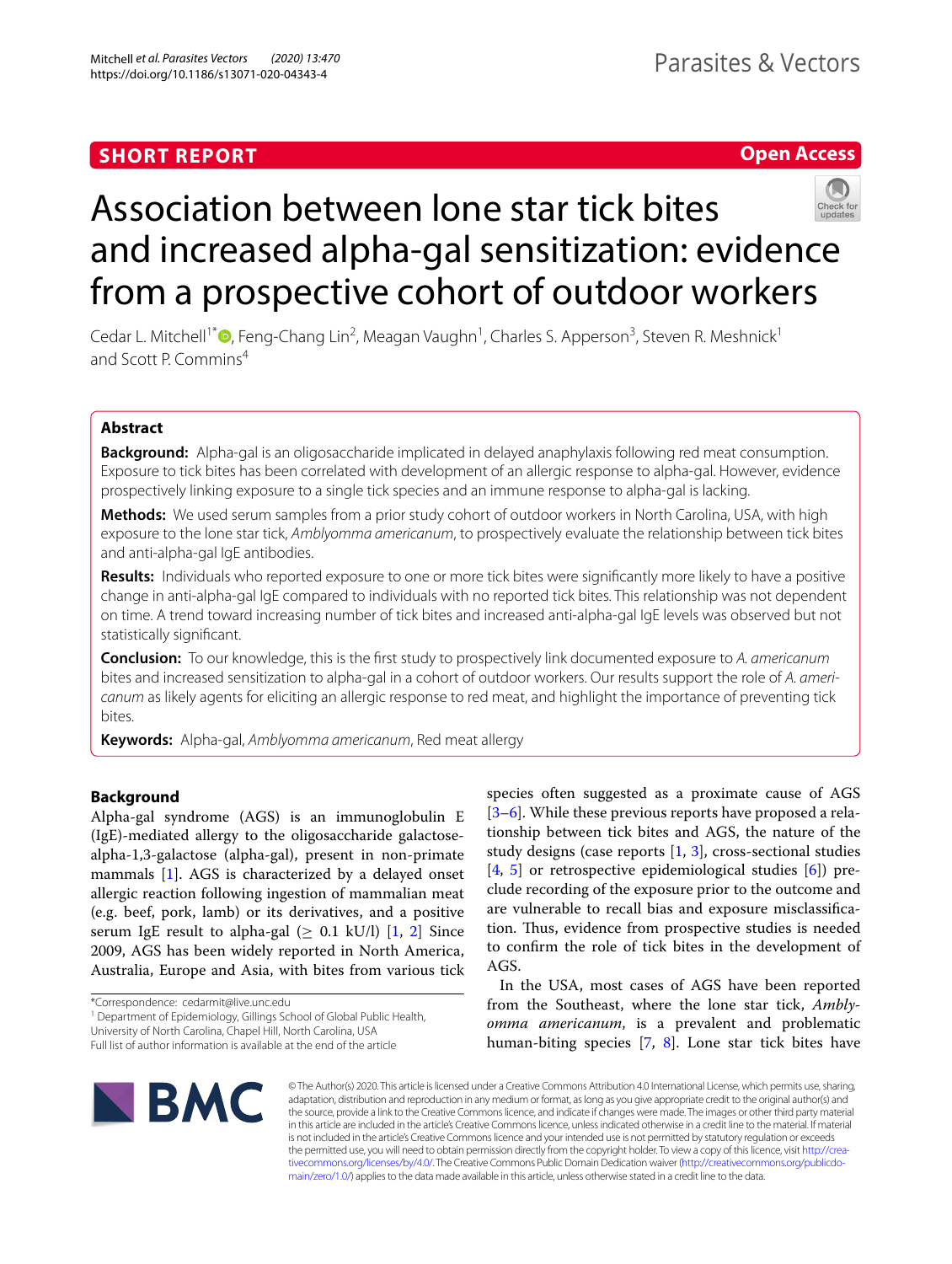been retrospectively or circumstantially linked to the development of AGS  $[1, 3]$  $[1, 3]$  $[1, 3]$  $[1, 3]$  $[1, 3]$ ; however, to date no study has evaluated changes in immune sensitization to alpha-gal following documented exposure to *A. americanum* bites. The purpose of this study was to prospectively define the relationship between *A. americanum* tick bites and anti-alpha-gal IgE antibody levels in a cohort of outdoor workers in the state of North Carolina, USA.

## **Methods**

## **Study design and participants**

This study analyzed serum samples from a previous randomized control trial (RCT) of North Carolina outdoor workers [\[9](#page-3-8)]. Briefy, the RCT enrolled North Carolina state park and forestry employees who worked outdoors  $\geq$  10 hours/week during peak tick season, were over age 18, were not pregnant or planning to become pregnant during the study, had no known sensitivities to insecticides, and provided written informed consent. The study spanned two tick exposure seasons defned as March to October of 2011 and 2012 and was conducted to evaluate the protective efect of permethrin treated clothing for the prevention of tick bites [\[9](#page-3-8)]. Serum samples were collected before and after each tick exposure season during the initial RCT to test for the presence of tick-borne pathogens. Samples were only included in this study for participants who provided written informed consent for specimen storage and use for consecutive studies during the RCT. Inclusion of samples was further restricted to participants with paired sera that spanned at least one tick exposure season and were collected  $\leq$  12 months apart. The use of paired sera allowed for the evaluation of the change in alpha-gal at the individual level to control for variation in baseline alpha-gal titers across participants.

## **Anti‑alpha‑gal IgE antibody measurement and tick exposure assessment**

Levels of anti-alpha-gal IgE were measured for all included samples using a previously validated ImmunoCAP assay [[1\]](#page-3-0). A threshold for anti-alpha-gal IgE response of  $> 0.1$  kUA/l was used to maximize sensitivity to antibody levels which have been detected as low as 0.1kUA/l among patients with clinical symptoms and allergic reactions to alpha-gal [\[2](#page-3-1)]. Tick bites were recorded using weekly logs during the parent study and removed ticks were sent by study participants to an entomology laboratory at North Carolina State University for identifcation. Baseline participant characteristics and weekly tick bite exposure data were extracted from the parent study.

#### **Statistical analysis**

The main exposure variable was tick bites, dichotomized as ≥ 1 bites or 0 bites recorded between serum collection times. The outcome was measured as an absolute change in anti-alpha-gal IgE levels between serum collections. A linear mixed-efects model assuming compound symmetry correlation across time was used to evaluate the change in anti-alpha-gal IgE levels in response to tick exposure (any bites versus none) and time as the predictors. The analysis was conducted using all paired sera pooled across study years, and included a random intercept to control for repeated measures. A threshold of 0.05 was used for statistical signifcance testing.

## **Results and discussion**

#### **Characteristics of the study population**

There were 81 paired samples from 52 study participants meeting eligibility requirements. The average age of participants was 40 years (range: 25–58 years), 79% were male; 73% (59/81) of paired samples had  $\geq$  1 tick bite during the study period. A total of 358 ticks were sent in by 41 participants for identifcation across the study period. Of these, 97% (347/358) were identifed as *A. americanum* of which, 58% were nymphs or larvae. The other 3% of submitted ticks were identifed as *Dermacentor variabilis* (*n*=7), *Amblyomma maculatum* (*n*=3) and *Ixodes scapularis* (*n*=1). All participants who reported one or more tick bites and sent in ticks for identifcation had documented exposure to 1 or more *A. americanum* ticks. Of the 11 participants who did not send in ticks, 8 reported no tick bites during the study period.

The prevalence of anti-alpha-gal IgE antibodies  $>$ 0.1kUA/l among participants at baseline, regardless of tick exposure, was 58% (30/52), at the end of the frst year it was 60% (31/52), and among those who completed two years of the study, it was 69% (20/29). Of the participants with undetected anti-alpha-gal antibodies at baseline, new sensitizations appeared in 4 individuals within their first year of the study. The overall median anti-alphagal IgE levels were 0.29, 0.22, and 0.25 kUA/l at baseline, the end of study year 1, and the end of study year 2, respectively.

## **Association between tick bites and alpha‑gal sensitization**

Results from our mixed efects analysis revealed that exposure to one or more tick bites was signifcantly associated with an increase in mean anti-alpha-gal IgE (estimate=1.99, 95% CI: 0.39–3.60, *P*=0.02). Participants who reported any tick bites experienced an average increase in alpha-gal sensitization of 1.99 kUA/l (95% CI: 0.39–3.60 kUA/l) compared to individuals who reported no tick bites, controlling for time and individuals with repeated measures. The relationship between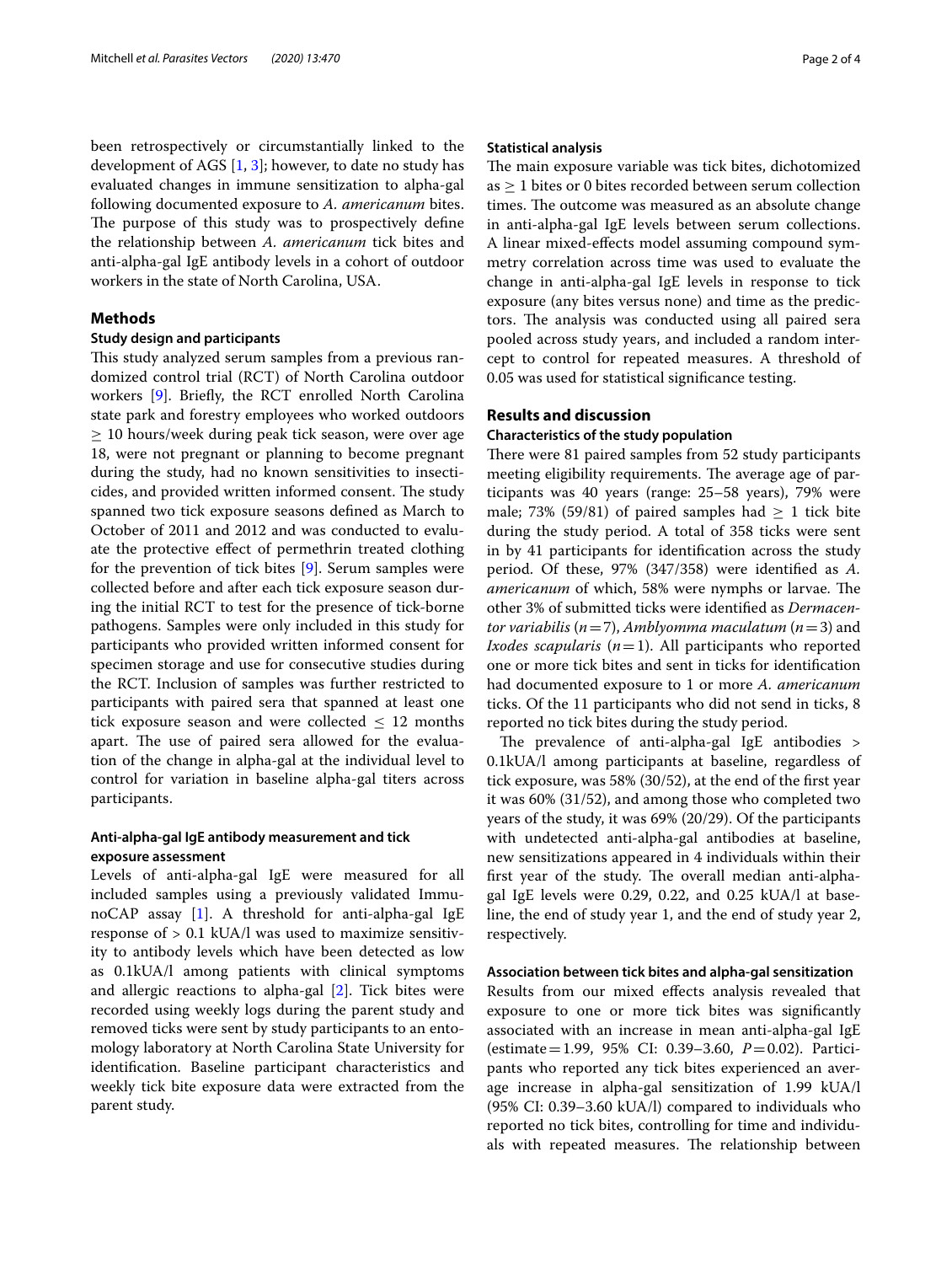

<span id="page-2-0"></span>**Fig. 1** Distribution of absolute change in alpha-gal IgE sensitization across paired samples, grouped by tick bite exposure represented by boxplots. For each group, the box is bound by the upper and lower quartile of data as distributed about the median, vertical lines extend from the box to the maximum and minimum ranges of the data estimated by 1.5\*interquartile range. Data points representing the absolute change in alpha-gal IgE for each sample overlay the boxplots. *Abbreviations:* IgE, immunoglobulin E

tick bites and change in alpha-gal sensitization did not significantly depend on study year (estimate  $=0.25$ , 95%) CI:  $-2.10-2.60$ ,  $P=0.84$ ). The distribution of changes in anti-alpha-gal levels among participants based on their tick bite exposure status during both study years is shown in Fig. [1](#page-2-0).

## **Secondary dose response analysis**

We also investigated whether diferences in anti-alpha-gal IgE levels were associated with the number of tick bites. Tick bite numbers were binned by quintiles of occurrence across the full study. Quintile intervals were zero bites, 1 bite, 2 bites, 3–8 bites, and ≥ 9 bites. A tendency toward increased change in anti-alpha-gal IgE with increased tick exposure was observed (Fig. [2\)](#page-2-1), but it was not statistically significant (estimate=0.33, 95% CI:  $-0.07-0.73$ ,  $P=0.106$ ). This observed pattern does not change among participants with a baseline sensitivity to alpha-gal (antialpha-gal IgE > 0.1kUA/l), data not shown.

## **Study limitations**

The major study limitation is the small sample size and lack of information regarding symptoms commonly associated with AGS. As a result, there were no reported cases of red meat allergy. Although the fndings are limited by exposure to one tick species, *A. americanum*,

<span id="page-2-1"></span>